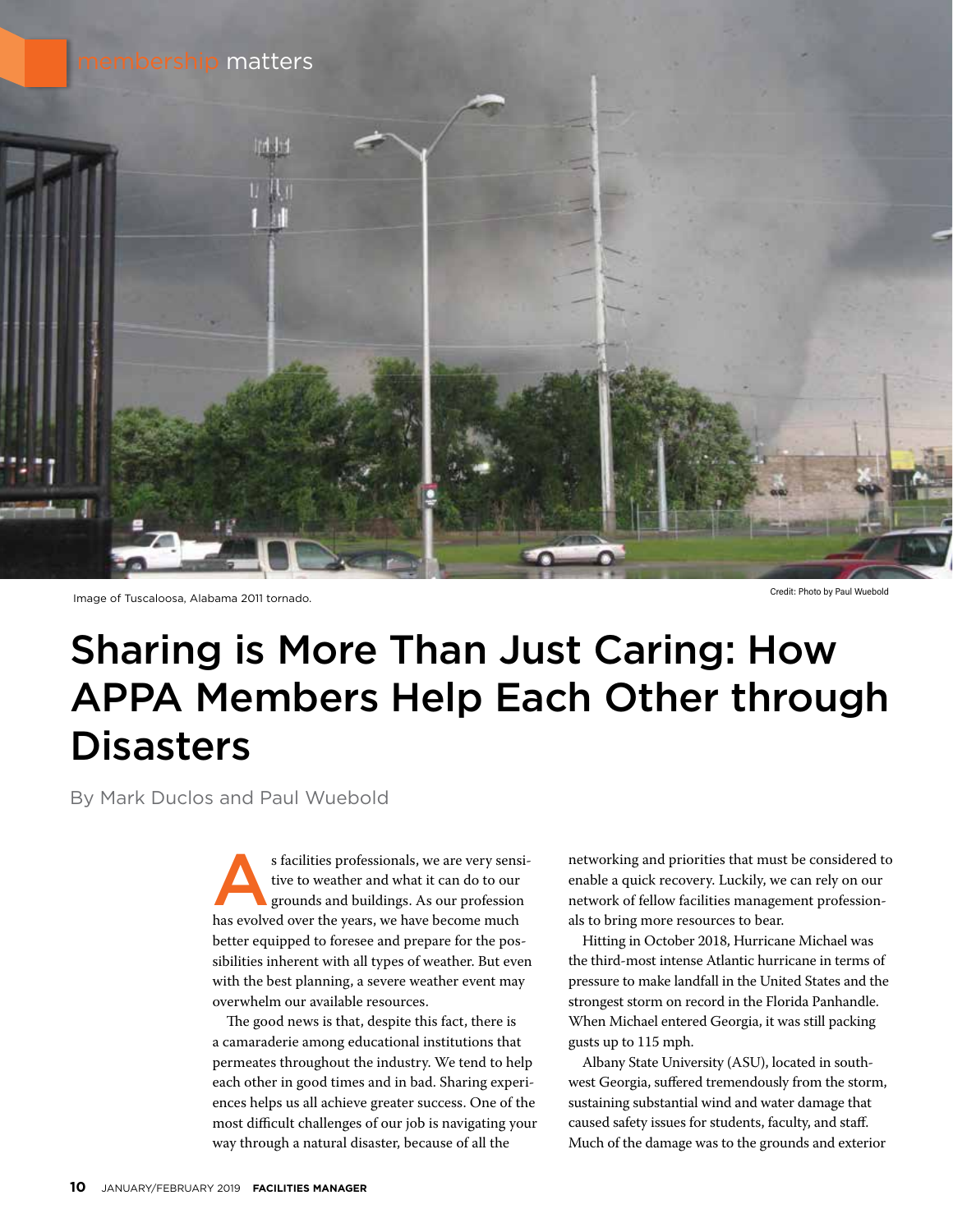

surfaces of the buildings. Parts of buildings throughout the campus had damage that resulted in materials hanging from roof levels and upper window areas. The grounds areas of the campus saw the loss of over 125 trees and much damage to limbs and branches, which then posed a severe safety threat needing to be addressed prior to allowing anyone back on the campus.

### **OTHER UNIVERSITIES TO THE RESCUE**

Lee Howell, director of facilities management at ASU, faced an overwhelming task to get his campus ready to reopen. He quickly realized that he needed assistance and made a plea to other universities for help. Facilities managers from six universities, who knew Lee and ASU from their participation with Georgia APPA (GAPPA), quickly came to his aid. Within hours of his request for help, Lee was coordinating response activities from these universities and planning for the arrival of their crews.

Lee said of the help he received:

"We never would have been able to tackle the destruction and damage so quickly without crews from Valdosta State University, the University of West Georgia, Georgia Southern University, Fort Valley State University, Georgia College & State University, and Middle Georgia State University. Each school sent teams to our campus and worked quickly, efficiently, and thoroughly to bring our school back to normal. They brought equipment, positive attitudes, and years of experience to a huge undertaking. Our university community and I, personally, will be forever in their debt! If any of their universities are in need of assistance, I will happily pledge the support of Albany State University to assist."

Hurricane Michael was preceded by an equally horrific event, Hurricane Florence, which made landfall off the Carolina coast on September 14, 2018. Though it had been downgraded from a Category 4 storm to a Category 1 event prior to landfall, its

slow-moving nature produced days of outer-band rainfall throughout the Carolinas. The velocity of the winds (140 mph off the coast), in addition to the storm's movement, which was crawling along at only 2-3 mph, presented a terrifying prognosis. When you marry those conditions with the inevitable storm surge that always accompanies coastal storms, you fear the worst.

The University of North Carolina Wilmington (UNCW) was squarely in the crosshairs of Florence. The university received the most damage of any school from this September event. Sixty percent of the roofs on campus were damaged, and the major science facility lost its 2,000-sq.-ft. roof. The 158,000-sq.-ft. building was a total loss. Replacement cost could run upwards of \$60 million.

### **HELP TO RESTORE THE CAMPUS**

Water damage was also a major concern and had to be addressed. Most campus structures were impacted by each component of the storm. Dave Olson, director of physical plant at UNCW, expressed his thanks for the caring professionals who arrived from throughout North Carolina to help restore their beautiful East Coast campus. "We welcomed coordinators, inspectors, engineers, and management from all over the state. Emergency management staff from UNC Greensboro, UNC Asheville, NC State, North Carolina A&T, Appalachian State, Elizabeth City State, and Winston-Salem State were taking shifts in our Emergency Operations Center and lending their expertise in ever-changing conditions." Although other departments and functions also received assistance from throughout the University of North Carolina System, Olson could not help stating proudly, "The support of these people certainly played a big part in us being able to work our emergency plan efficiently and return our university to our students, staff, and community within four weeks."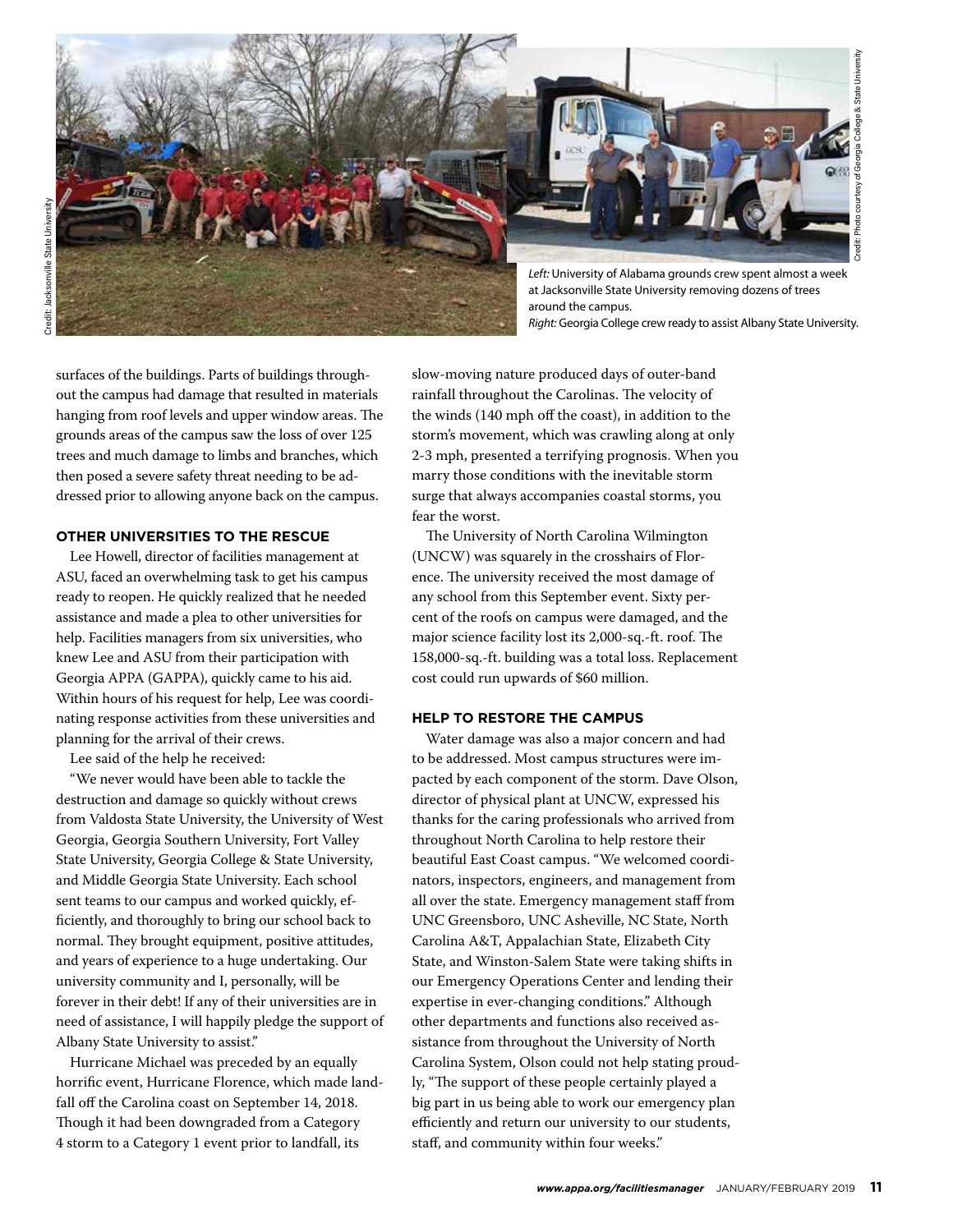Of course, natural disasters are not limited to hurricanes. On April 27, 2011, after a week of tornado sirens, a large EF4 tornado ripped through the city of Tuscaloosa, Alabama and the edge of the University of Alabama campus, destroying everything in its path. Wires on poles were strewn like spaghetti. Roads were impassable, and nearly 32,000 students were without power. The university received many calls from other Southeastern Conference Schools asking how they could help. As damage assessment was completed, an immediate need for power existed. Mississippi State University answered the call and deployed several truckloads of generators to the campus, dispersed them in the highest priority areas, and connected them to the buildings. These remained in place for many weeks as power began to be restored across campus.

#### **PAYING IT FORWARD**

The University of Alabama was in a position to "pay it forward" as Jacksonville State University, located about two-and-a-half hours from the university, was hit by a devastating EF3 tornado in April 2018 that ripped through campus, causing massive  $\frac{1}{2}$   $\frac{1}{2}$   $\frac{1}{2}$   $\frac{1}{2}$   $\frac{1}{3}$   $\frac{1}{3}$   $\frac{1}{2}$ 

destruction. The University of Alabama immediately extended a helping hand and waited for the damage assessment teams to prioritize necessary work. A team of 13 grounds employees quickly deployed and remained on scene for four days, where they hauled off 31 dump truck loads of debris, cut down 150 storm-damaged trees, trimmed damaged limbs off approximately 30 damaged trees, and cleaned up debris around five key campus buildings.

As members of APPA and its regions experience disaster recovery such as tornados, hurricanes, and flooding, we competently relay our stories to other member institutions at conferences so they can better prepare themselves for the unexpected. The focus is on helping our friends in need!  $\binom{2}{3}$ 

Mark Duclos is assistant vice president for facilities operations at Georgia College & State University in Milledgeville, GA. He can be reached at *mark.duclos@ gscsu.edu*. This is his first article for *Facilities Manager*. Paul Wuebold is senior executive director, facilities and grounds, at the University of Alabama in Tuscaloosa, AL. He can be reached at *pwuebold@fa.ua.edu.* 

### **GET THE MOST FROM YOUR RESOURCES**

## **We're your Operational Efficiency Partner. You're in Control.**

### Consulting Services for New Construction, Existing Buildings, Accredited Healthcare Environments, and any CMMS

BMOC makes your CMMS content authoritative so you can execute with precision whether you're managing an individual building or a multi-campus portfolio.

We get in front of your assets so you can get precise content. Real information and real planning produce real action and real results.

You're in control.

# **BMOC** Building

**Call us at** (**877**) **574-4313 or visit our website at**

**buildingmoc.com real content. real planning. real results.**

© 2018 BMOC | Building Maintenance Optimization Consultants, Inc. All rights reserved.